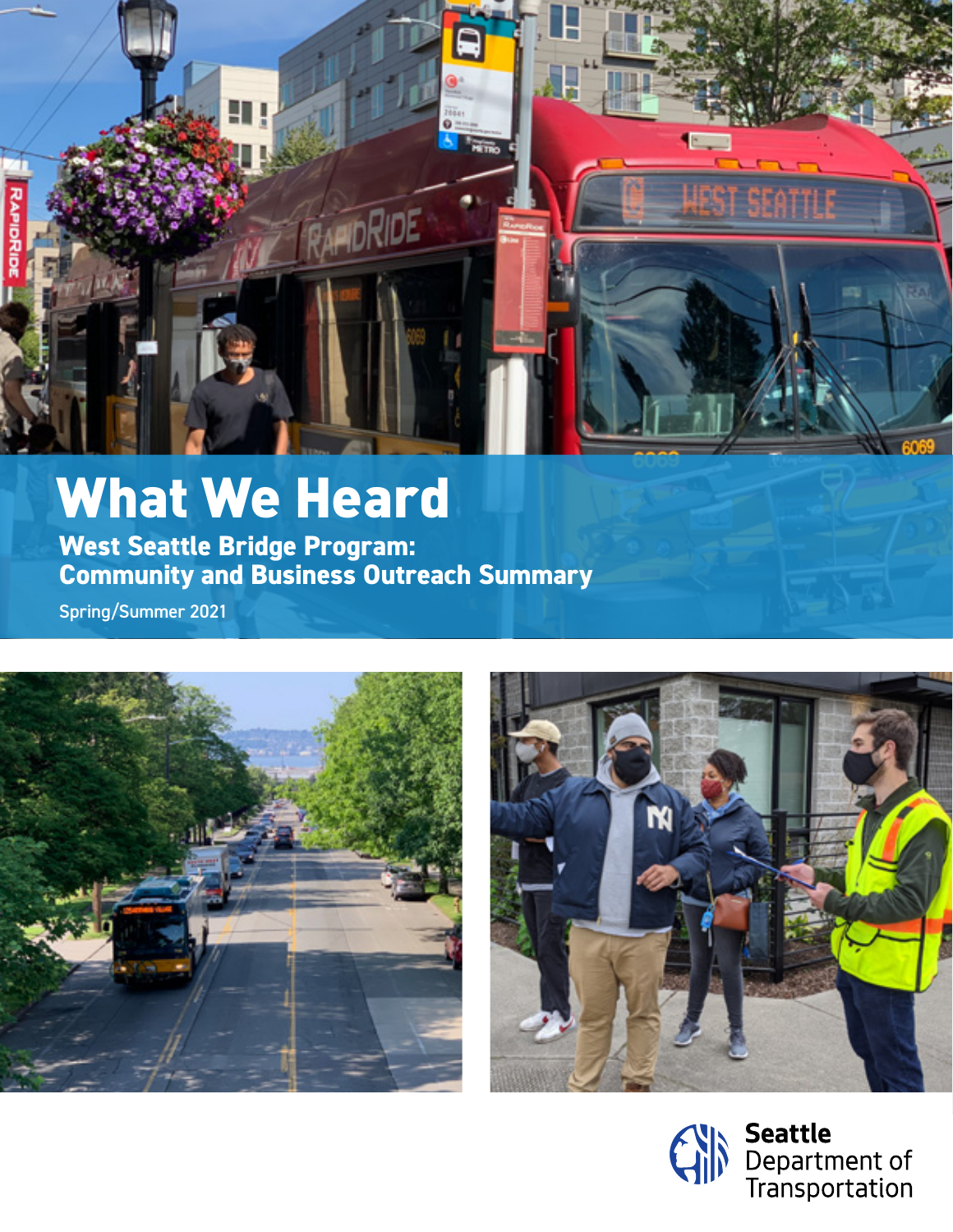# Our Approach

The West Seattle High-Rise Bridge is the City's most used bridge, typically carrying an average of 84,000 vehicles and 19,000 transit riders per day and providing a vital connection across the Duwamish River. The closure of the bridge has caused disruptions to traffic and increased demands on communities in the area.

Between February and April 2021, the Seattle Department of Transportation, Department of Neighborhoods, ECOSS, and The Vida Agency conducted 10 focus groups and over 60 one-on-one conversations with West Seattle, Duwamish Valley, and Georgetown residents and businesses who have been impacted by the closure of the West Seattle High-Rise Bridge. We specifically sought to hear from businesses and community members who have been traditionally underserved as well as essential workers and individuals receiving lifesaving medical treatment.

These discussions have been synthesized below into key takeaways and insights, and our planned next steps.

## Wayfinding Icons

To help navigate this document, look for these icons:

**Next Steps**

**Key Takeaways**



#### **Click below to read this report in the following languages:**

| <b>Chinese</b>    | <b>Khmer</b> |
|-------------------|--------------|
| <b>Korean</b>     | <b>Oromo</b> |
| <b>Spanish</b>    | Somali       |
| <b>Vietnamese</b> |              |

#### **Businesses Engaged:**

- **• Small business owners**
- **• Black, indigenous, or person of color owned and operated businesses**
- **• Ride-hail drivers**
- **• Restaurants**
- **• Landscapers**
- **• Plumbers**
- **• Assisted living centers**
- **• Janitors**
- **• Nail and hair salons**
- **• Harbor Island-based employees**
- **• Food access and social service providers**

#### **Languages Outreach was Conducted in:**

**Chinese (Cantonese & Mandarin dialects) Khmer Korean Oromo Spanish Somali Vietnamese**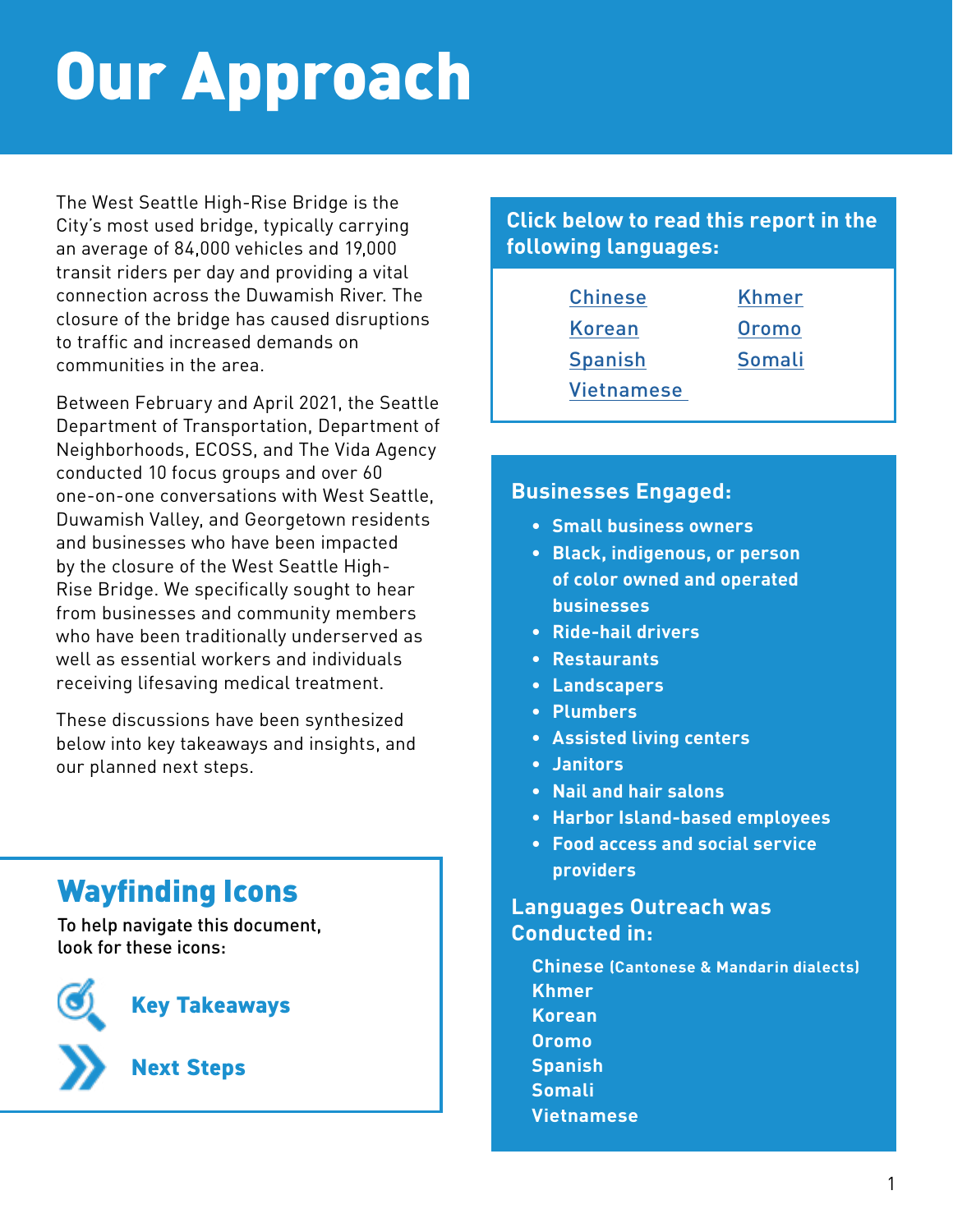# **What We Heard**

#### 1. Community members say West Seattle feels like an island

Many residents shared that they feel isolated and disconnected from family, community, and other parts of the city due to extended traffic delays and long commutes along detours compounded by the COVID-19 pandemic. They noted the human impact of West Seattle bridge closures:

- Increased traffic, reckless driving, environmental and health impacts in neighborhoods along detour routes.
- Barriers to getting to work, services, doctor's appointments, and childcare predictably or on time; increased expense of gas and vehicle wear and tear.
- Negative career impact due to recurring late arrivals, particularly for parents who may also need to leave early from work in order to arrive before childcare facilities close.
- More time spent in traffic means less time for family, placemaking, sleep, wellbeing.
- Some wait longer to receive medical care due to the added distance and expense of reaching providers across the Duwamish River.

"The drivers have become more aggressive, they don't respect cyclists much, or pedestrians. Unfortunately, I've seen mothers crossing the street with kids and the drivers are really aggressive... It seems really dangerous to me."

- Spanish Focus Group Participant

"My family is very hesitant to come to West Seattle. The burden to see family, keep the connection, is on us. It has significantly impacted ability to see family members and has challenged those relationships."

- Delridge Resident

## What we are doing about it

- Working fast to get the high bridge fixed to restore traffic in mid-2022.
- Addressing safety concerns for people walking and biking through the Home Zone program and sidewalk beveling.
- Creating programs and resources to help people get across the Duwamish River through a variety of modes.
- Evaluated signage needs and gaps for detour and ferry.
- Launched the Flip Your Trip West Seattle campaign to encourage transit usage.



#### How Has Your Business Been Impacted?

*Figure 1: Qualitative Responses during one-on-one business interviews*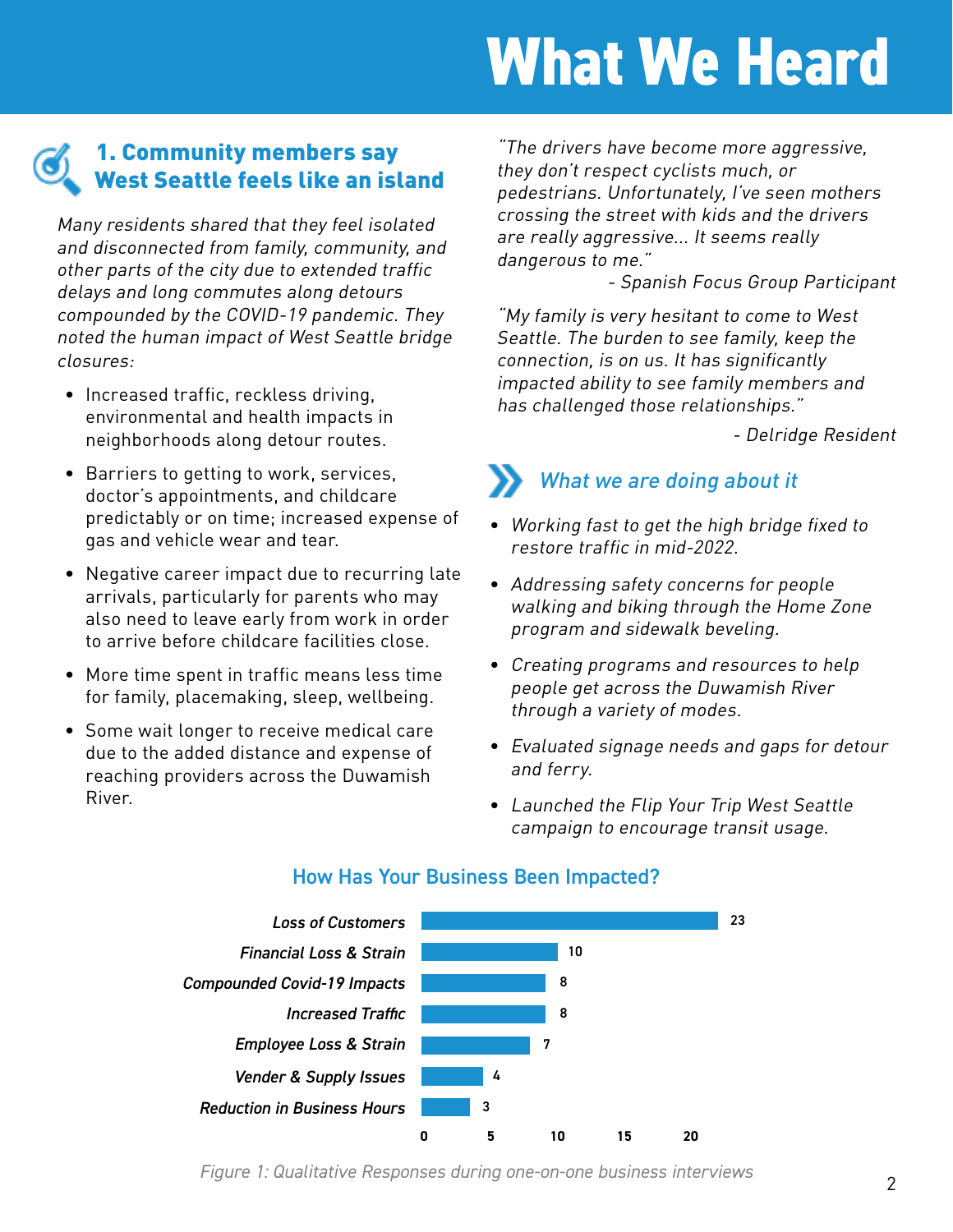#### 2. Businesses report loss of customers and increased expense of doing business

revenue and customer access, citing the compounding circumstances of the bridge closure, construction along detour routes, and a pandemic striking at the same time.

- Supply runs are the primary driver of business traffic across the Duwamish River, and many businesses note that they are unable to purchase what they need from West Seattle stores.
- For many restaurants, lack of access to the Low Bridge while picking up perishable goods became an added expense and source of stress, particularly for those without refrigerated vehicles to store perishable products during long detour delays.

"I have vendors [who have] refused to come to West Seattle to deliver."

- West Seattle Deli Mart/Grocer Owner

"We've definitely lost income from the bridge closure and a lot of our customers who used to come from Sodo, or Georgetown can't come anymore. We lost around 30-40 percent of our customers from both the pandemic and then even more [from the bridge closure]."

- West Seattle Restaurant Owner

#### What we are doing about it

• Restaurants and retail businesses have now been provided conditional access to the West Seattle Low Bridge.

#### 3.Community supports expanding access to the Spokane St. Swing Bridge ("low bridge"), particularly for Businesses reported a negative impact on **Emergency medical staff & patients**

Respondents across demographics expressed interest in expanding access to the low bridge to help improve travel times across the Duwamish River and to reduce traffic on the detour routes.

- Many expressed confusion about access to the low bridge, and suggested improvements to signage and communications.
- Most expressed support for medical and emergency trips (whether for health, family, or financial emergencies) and medical employee access.
- Several suggested a fast-track mitigation process for low bridge tickets received during a medical emergency.

"Lower bridge restriction has created high traffic congestion, limited mobility, more extended time in traffic, and unnecessary penalties and warnings."

> - Sikko Mando Relief Association Focus Group Participant

# What we are doing about it

• We've expanded temporary access to the low bridge for medical workers and patients, restaurants, and businesses. People must meet eligibility requirements, apply, provide a license plate, and be approved by SDOT before using the low bridge. There is no cost to apply for access.

Community members and businesses can [click here to apply for](https://go.participate.online/lowbridge-access-request)  [Low Bridge access.](https://go.participate.online/lowbridge-access-request)

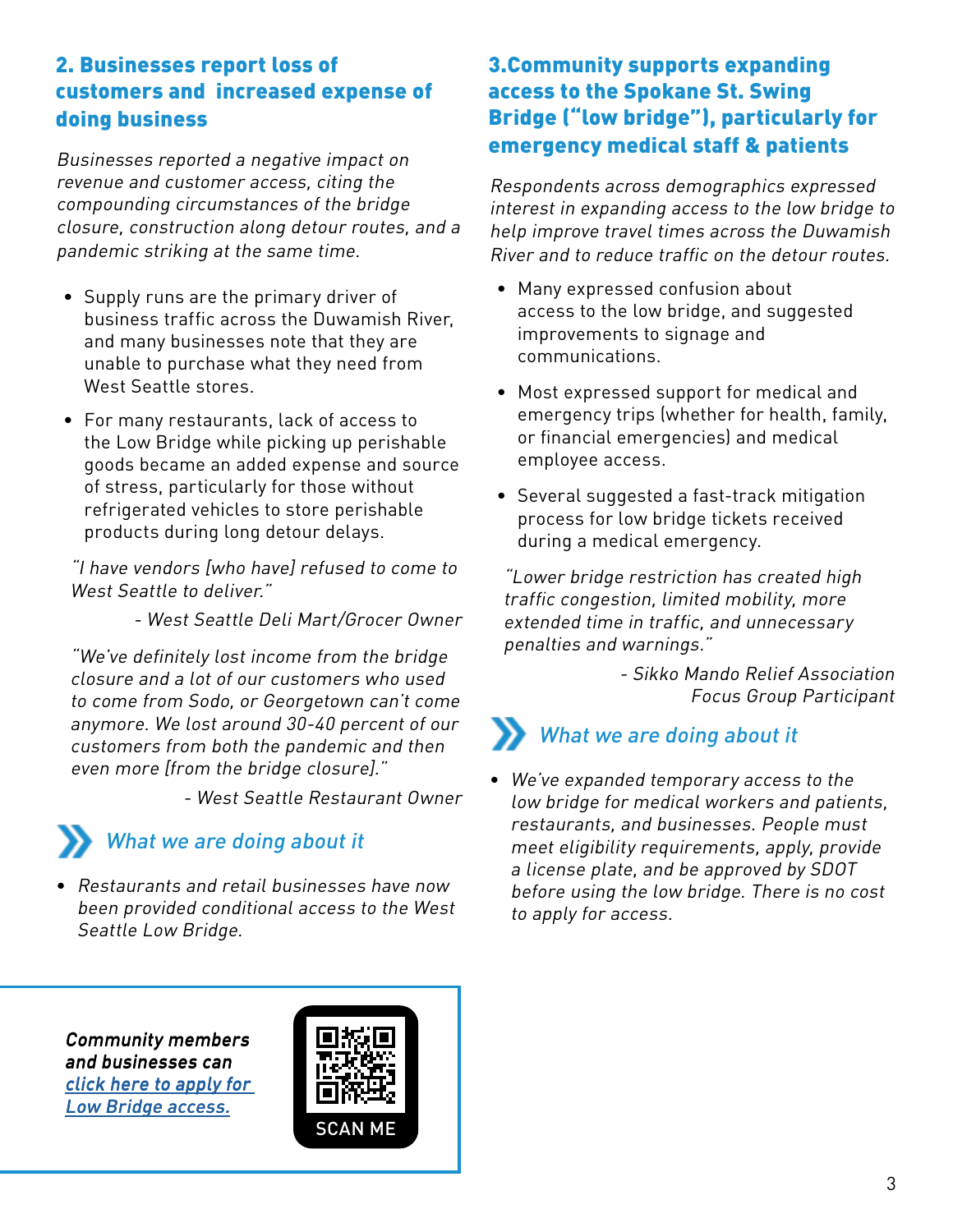#### 4. Residents call for increased transparency and low-tech communication

Many community and business participants want increased communications about the West Seattle Bridge Program and efforts to reconnect West Seattle.

**Technological barriers:** Community members without access or knowledge of computers request more low-tech and printed materials to keep them in the loop. They recommend:

- Physical flyers with visual updates and opportunities for input, posted and distributed throughout the West Seattle community.
- Direct mail updates to residents.

**Language barriers:** Non-English speakers and linguistically isolated residents say textheavy content is hard to digest; they're also worried about what to do in a community-wide emergency (natural disaster) due to lack of knowledge about in-language resources or guidance. To address this, they recommend:

- Phone and text updates through Community Liaisons to linguistically or socially isolated residents.
- Use of photos and visuals within updates to provide comprehension across languages.

#### **Transparency barriers:** Numerous

respondents voiced concern that they were asked to provide input, but that it was unclear how or whether their input would influence decisions. To address this, they recommend:

- Regular updates to local and in-language media (broadcast and digital).
- Continued public engagement events (in person, virtual, short), one-on-one interviews, and focus groups.

"The problem here is a language barrier and education barrier. There are many people that don't know how to go to the website. How do you make it available for those people?"

- High Point Resident

"I feel forgotten about in West Seattle. It feels like people are telling us to 'figure it out' and have left us to our own devices."

- Delridge Resident

### What we are doing about it

- Launched SDOT's multi-language voicemail line.
- Improving overall awareness of project status and activities by providing more explanation about what is being done and why.
- Continuing to host virtual public open houses with language interpreters.
- Developing more photos and visuals to convey the changes that are happening.
- Increasing printed outreach (flyers, posters, direct mail).



Community members can scan or [click here](https://www.smart911.com/smart911/ref/reg.action?pa=alertseattle)  [for the Alert Seattle](https://www.smart911.com/smart911/ref/reg.action?pa=alertseattle)  [emergency alert system.](https://www.smart911.com/smart911/ref/reg.action?pa=alertseattle)